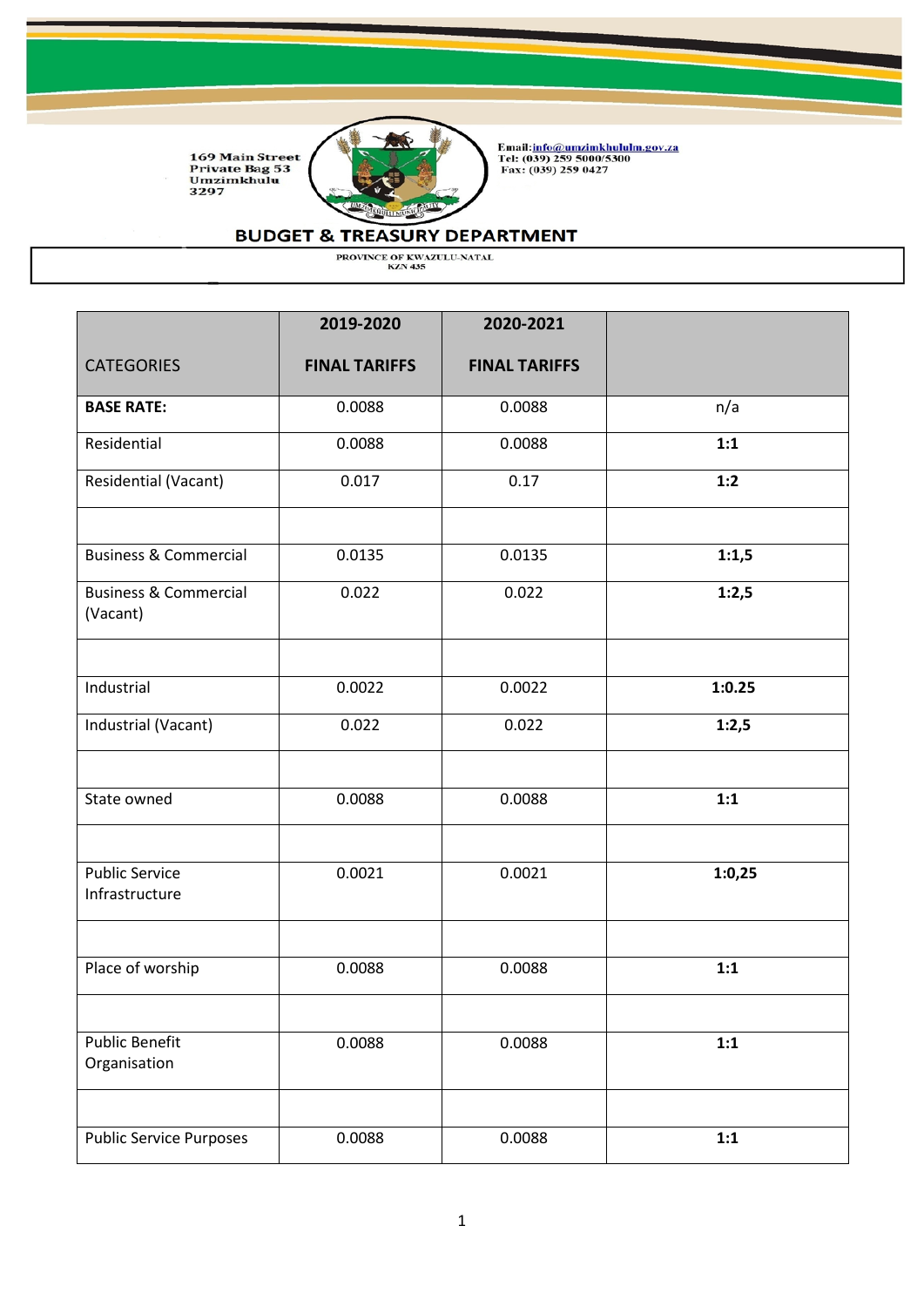

Email:<u>info@umzimkhululm.gov.za</u><br>Tel: (039) 259 5000/5300<br>Fax: (039) 259 0427

## **BUDGET & TREASURY DEPARTMENT**

| <b>Communal Property</b>                                                | 0.0021 | 0.0021 | 1:0,25 |
|-------------------------------------------------------------------------|--------|--------|--------|
| Farms Agriculture                                                       | 0.0022 | 0.0022 | 1:0,25 |
|                                                                         |        |        |        |
| <b>Farms Smallholding</b><br>Agriculture                                | 0.0022 | 0.0022 | 1:0,25 |
| Farms Agricultural                                                      | 0.0022 | 0.0022 | 1:0,25 |
| <b>OTHER TARIFFS</b>                                                    |        |        |        |
| <b>REFUSE</b>                                                           |        |        |        |
| Domestic Once off<br>Collection of refuse per<br>week (Monthly fee)     | R 63   | R 66   | n/a    |
| <b>Domestic Twice Collection</b><br>of refuse per week<br>(Monthly fee) | R 126  | R 132  | n/a    |
| <b>Business (small &amp;</b><br>medium)                                 | R 231  | R 241  | n/a    |
| Large<br>Institutions/Business                                          | R 1925 | R 2012 | n/a    |
| <b>HALL HIRE (excluding vat)</b>                                        |        |        |        |
| Hourly rate<br>$(06h00 - 18h00)$ :                                      | R 60   | R 63   | n/a    |
| At night and on<br>weekends (Hourly rate)<br>18h00 - 24h00              | R 121  | R 126  | n/a    |
| Refundable indemnity                                                    | R 1294 | R 1352 | n/a    |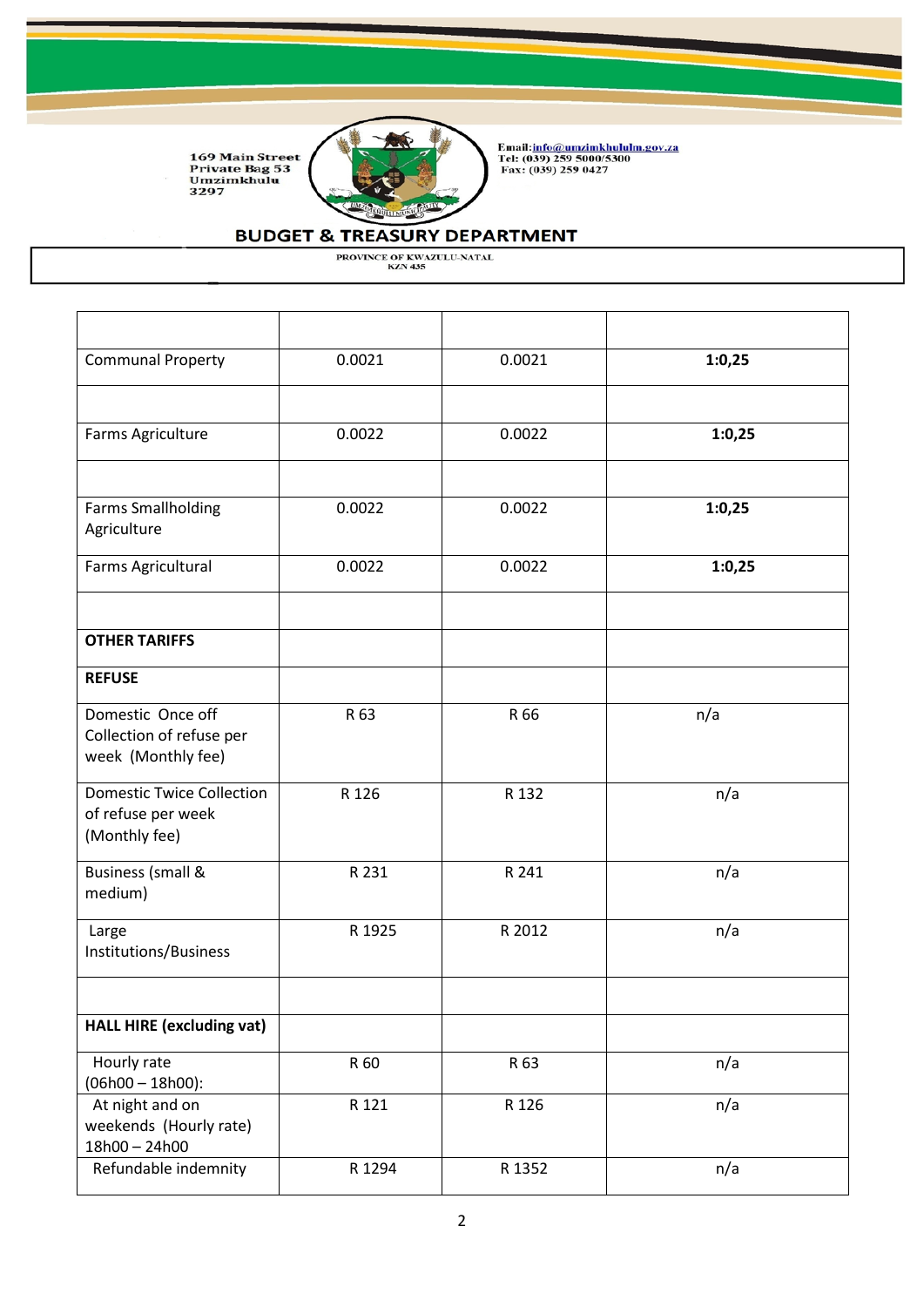

Email:<u>info@umzimkhululm.gov.za</u><br>Tel: (039) 259 5000/5300<br>Fax: (039) 259 0427

# **BUDGET & TREASURY DEPARTMENT**

| fee                                                          |       |       |     |
|--------------------------------------------------------------|-------|-------|-----|
| <b>RATES FOR MEMORIAL</b><br><b>HALL</b>                     |       |       |     |
| (excluding vat)                                              |       |       |     |
| Per person at Memorial<br>for events (maximum 200<br>PP)     | R 54  | R 56  | n/a |
| Per person at Memorial<br>hall for conference                | R 41  | R 43  | n/a |
| Municipality board rooms<br>Hourly rate<br>$(06h00 - 18h00)$ | R 63  | R 66  | n/a |
| <b>CLEARANCE CERTIFICATE</b><br><b>FEE</b>                   | R 110 | R 115 | n/a |
| <b>CEMETRY FEES (excluding</b><br>vat)                       |       |       |     |
| Own digging                                                  |       |       |     |
| Still born child not                                         | R 105 | R 105 | n/a |
| exceeding one year                                           |       |       |     |
| Child not exceeding                                          | R158  | R 158 | n/a |
| sixteen years                                                |       |       |     |
| Adult exceeding                                              | R 492 | R 492 | n/a |
| sixteen years                                                |       |       |     |
| Enlargement of the<br>aperture                               | R 700 | R 700 | n/a |
| (Grave for the burial of an                                  |       |       |     |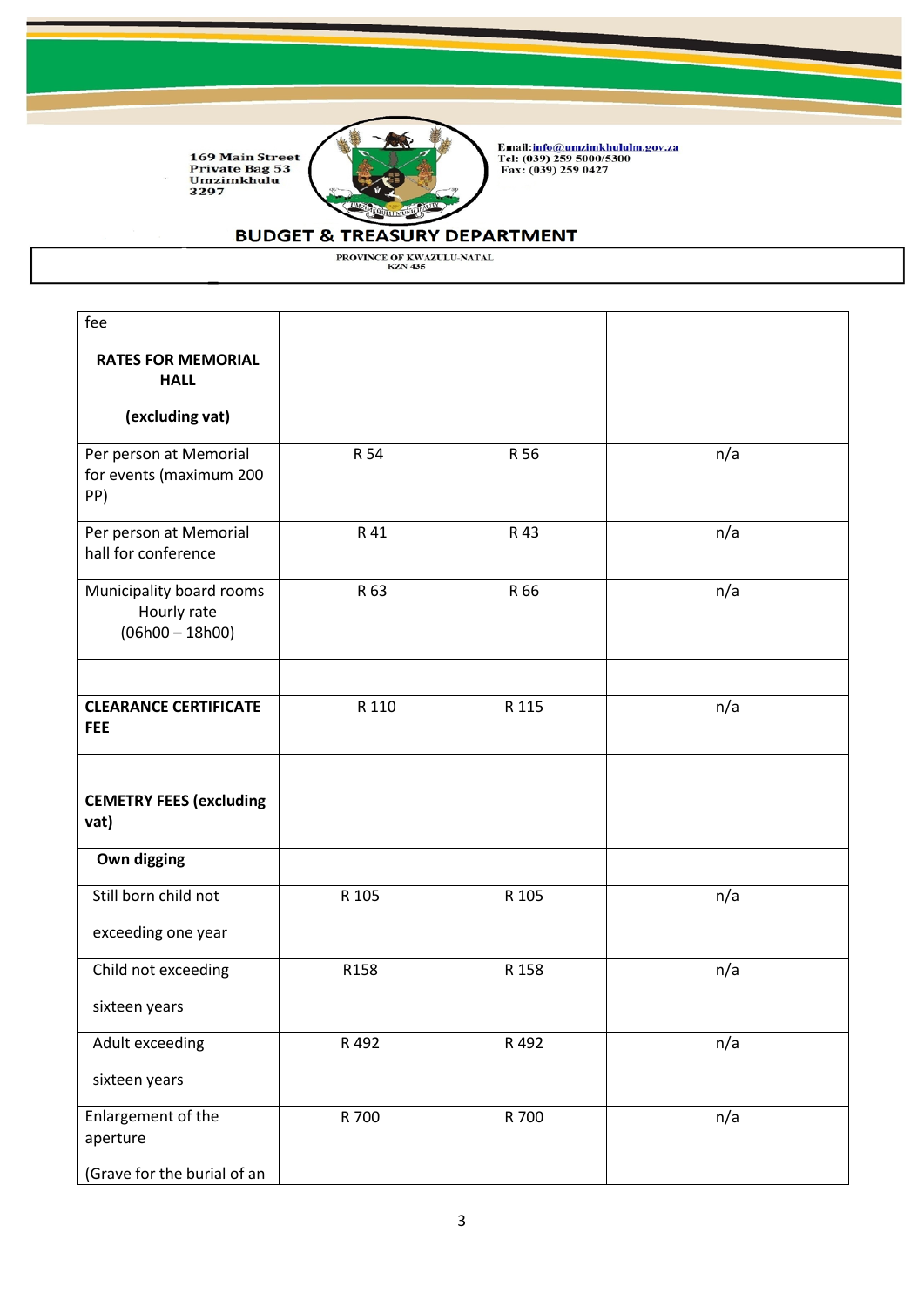

Email:<u>info@umzimkhululm.gov.za</u><br>Tel: (039) 259 5000/5300<br>Fax: (039) 259 0427

### **BUDGET & TREASURY DEPARTMENT**

PROVINCE OF KWAZULU-NATAL<br>KZN 435

adult with an aperture larger than the standard size) **Reservation of grave site** Per head fee 12 500 mm length x 7500 mm width R550 R 550 n/a **Ashes burial fee R 70** R 70 R 70 n/a **PRIVATE DUMPING** Refuse bags pack of 20 and not a R 32 and R 33 and R 33 and R 33 contract not a n/a Van load R 174 R 181 n/a Large Truck Load  $R 1662$  R 1736  $n/a$ Light Truck Load R 800 R 836 n/a Special items (per refuse bag) R 242 R 253 n/a Garden Waste collection | R 530 | R 554 | n/a **Cleaning of the vacant site** R 189 R 800 R 900 R 189 **SKIP WASTE** Skip waste monthly fee | R 505 | R 528 | n/a Fee per collection of skip waste R 200 R 209 n/a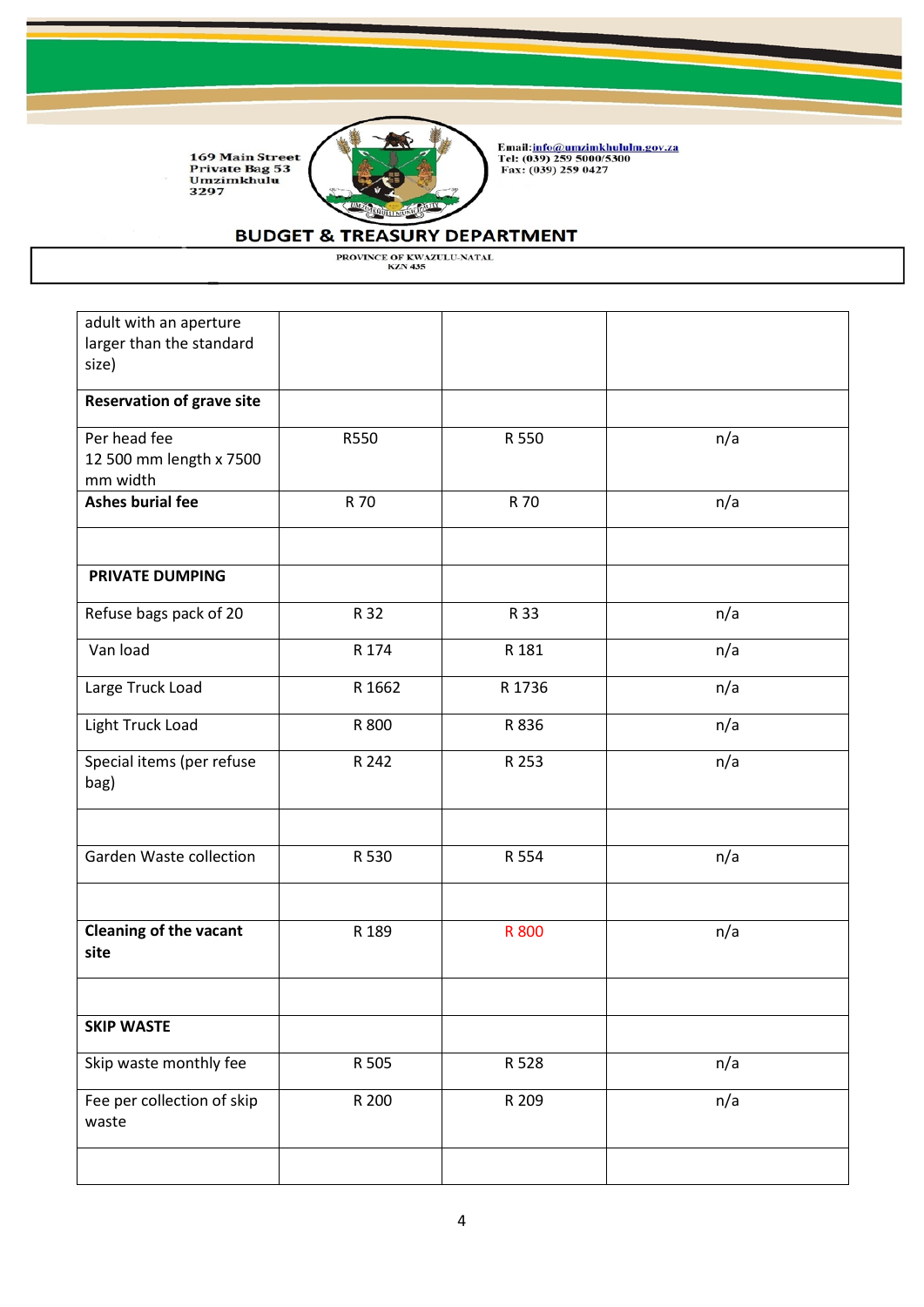

Email:<u>info@umzimkhululm.gov.za</u><br>Tel: (039) 259 5000/5300<br>Fax: (039) 259 0427

# **BUDGET & TREASURY DEPARTMENT**

| <b>Bank charges</b>                                                                                                                                 | R 82  | R 82  | n/a                      |
|-----------------------------------------------------------------------------------------------------------------------------------------------------|-------|-------|--------------------------|
| (on bounced cheque)                                                                                                                                 |       |       |                          |
| Per taxi, per stand                                                                                                                                 | R 150 | R 150 | n/a                      |
| <b>REGISTRY APPLICABLE</b><br><b>FEES</b>                                                                                                           |       |       |                          |
| <b>APPLICABLE FEES AS PER</b><br><b>REQUEST OF</b><br><b>INFORMATION THROUGH</b><br>(PROMOTION OF ACCESS<br><b>TO INFORMATION</b><br><b>MANUAL)</b> |       |       |                          |
| For every photocopy of an<br>A4-size page                                                                                                           | 60c   | 60c   | n/a                      |
| Request fee payable by<br>every requester                                                                                                           | R 35  | R 35  | n/a                      |
| The postal fee payable<br>when a copy of a record<br>must be posted to a<br>requester                                                               | R 15  | R 15  | n/a                      |
| <b>POUND FEES FOR</b><br><b>IMPOUNDED ANIMALS</b>                                                                                                   |       |       | <b>STAY OVER PER DAY</b> |
| Cow                                                                                                                                                 | R180  | R180  | R 50.00                  |
| Horse                                                                                                                                               | R180  | R180  | R 50.00                  |
| Donkey                                                                                                                                              | R180  | R180  | R 50.00                  |
| Goat                                                                                                                                                | R100  | R100  | R 15.00                  |
| Sheep                                                                                                                                               | R100  | R100  | R 15.00                  |
| Dog                                                                                                                                                 | R100  | R100  | R 15.00                  |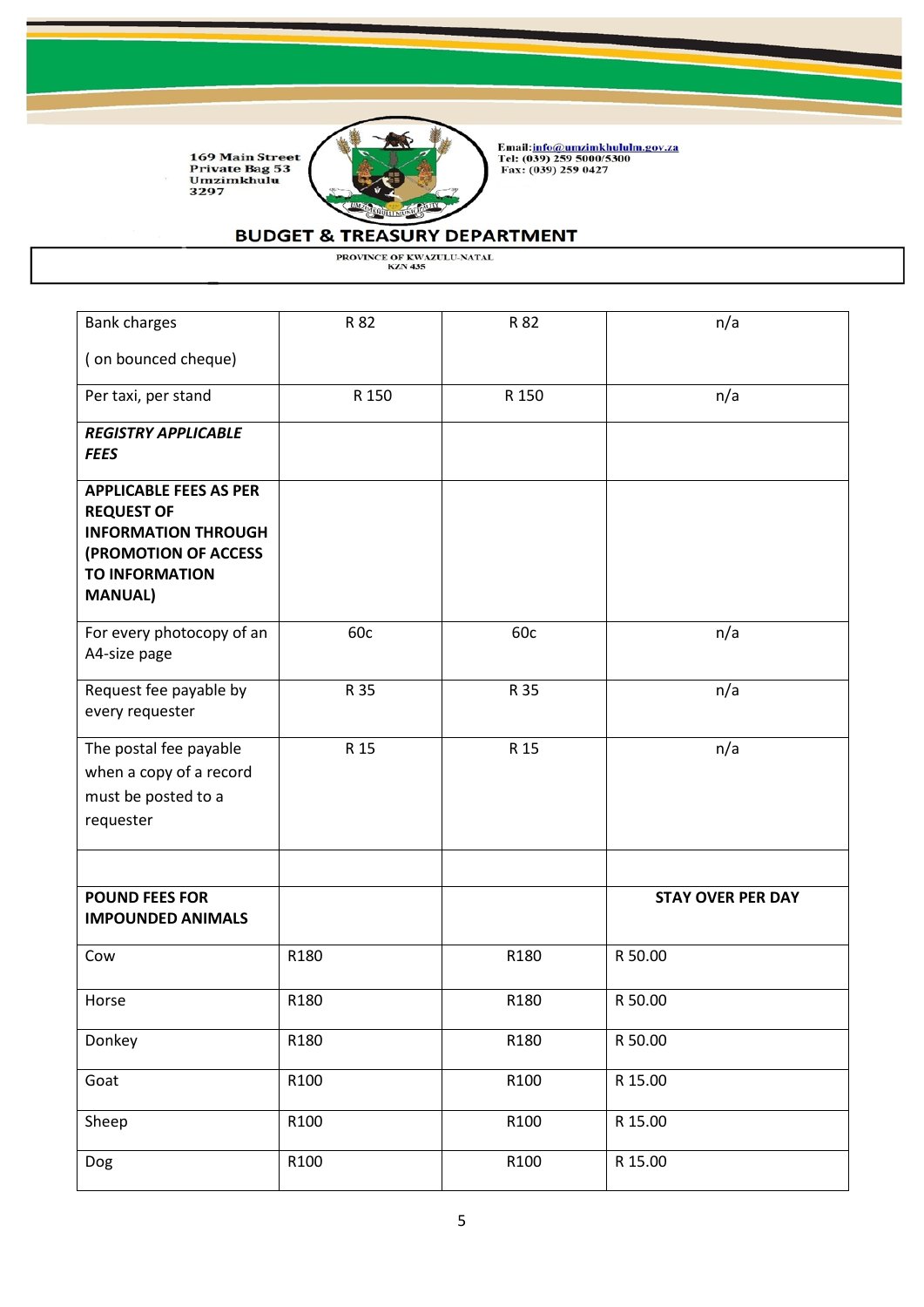

Email:<u>info@umzimkhululm.gov.za</u><br>Tel: (039) 259 5000/5300<br>Fax: (039) 259 0427

### **BUDGET & TREASURY DEPARTMENT**

| Cat                            | R100  | R100  | R 15.00 |
|--------------------------------|-------|-------|---------|
|                                |       |       |         |
|                                |       |       |         |
| <b>IMPOUNDED ANIMALS</b>       |       |       |         |
| <b>BROUGHT BY</b>              |       |       |         |
| <b>COMMUNITY TO THE</b>        |       |       |         |
| <b>POUND</b>                   |       |       |         |
|                                |       |       |         |
| Cow                            | R 50  | R 50  |         |
| <b>Horses</b>                  | R 50  | R 50  |         |
| <b>Donkey</b>                  | R 50  | R 50  |         |
|                                |       |       |         |
| Goat                           | R 15  | R 15  |         |
| <b>Sheep</b>                   | R 15  | R 15  |         |
| <b>Dog</b>                     | R 15  | R 15  |         |
| Cat                            | R 15  | R 15  |         |
|                                |       |       |         |
| <b>TRADE LICENSES FEE</b>      |       |       |         |
|                                |       |       |         |
| <b>Business conducted from</b> |       |       |         |
| fixed premises item 1 & 2      |       |       |         |
| (Bus Act 1996)                 |       |       |         |
| <b>Application fee</b>         | R 228 | R 228 | n/a     |
| Licence fees and renewals      |       |       |         |
|                                |       |       |         |
| Retailers, Supermarkets,       | R700  | R700  | n/a     |
| Hardware and Furniture         |       |       |         |
| shops                          |       |       |         |
| Services (Surgery and          | R500  | R500  | n/a     |
| Banks)                         |       |       |         |
|                                |       |       |         |
| Services (Lodges and B&B)      | R500  | R500  | n/a     |
| Restaurants and                | R500  | R500  | n/a     |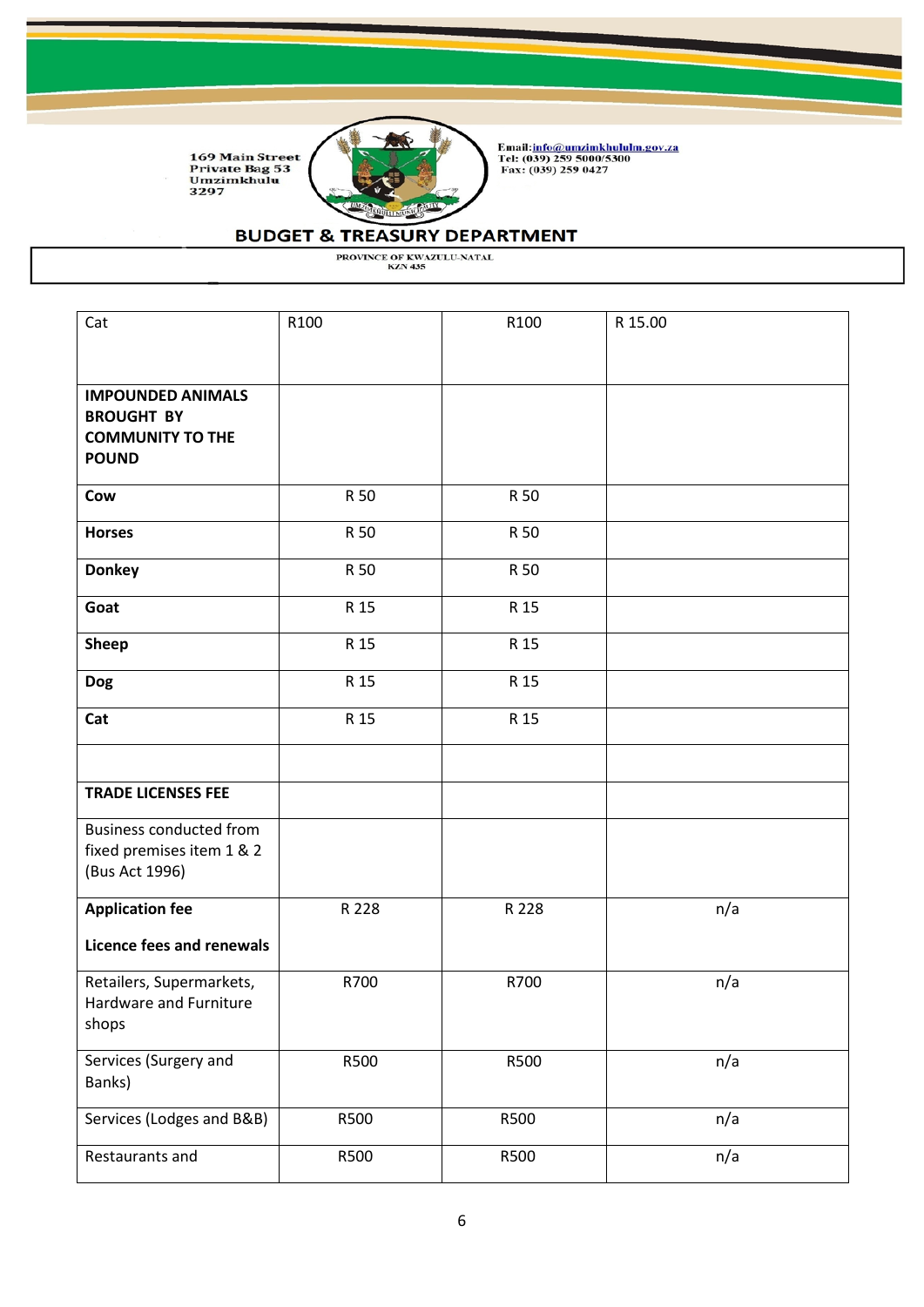

Email:<u>info@umzimkhululm.gov.za</u><br>Tel: (039) 259 5000/5300<br>Fax: (039) 259 0427

# **BUDGET & TREASURY DEPARTMENT**

| <b>Butcheries</b>                                      |                                    |                                    |     |
|--------------------------------------------------------|------------------------------------|------------------------------------|-----|
| Services (Hair salon and<br>Internet café)             | R300                               | R300                               | n/a |
| Liquor shops and bottle<br>stores                      | R500                               | R500                               | n/a |
| <b>Taverns</b>                                         | R250                               | R250                               | n/a |
| <b>General Dealers</b>                                 | R 350                              | R 350                              |     |
| Clothing shops                                         | R350                               | R350                               | n/a |
| <b>INFORMAL TRADERS AND</b><br><b>SUPPLIERS</b>        |                                    |                                    |     |
| Street traders / roving<br>traders                     | R114                               | R114                               | n/a |
| Seasonal street traders<br>(minimum 4 months<br>rental | R104                               | R104                               | n/a |
| Stock trader (sheep and<br>goat)                       | R547                               | R547                               | n/a |
| Stock trader (live chicken)                            | R210                               | R210                               | n/a |
| Telephone operator                                     | R114                               | R114                               | n/a |
| Catering                                               | R273.60                            | R273.60                            |     |
| Hair dresser (<br>abachebayo)                          | R273.60                            | R273.60                            | n/a |
| Suppliers                                              | R820                               | R820                               | n/a |
| Duplicate licence ( lost<br>card)                      | Same as new one as<br>per category | Same as new one as<br>per category | n/a |
| Wagon/ Trailer/Handcart<br>roving traders              | R 360                              | R 360                              |     |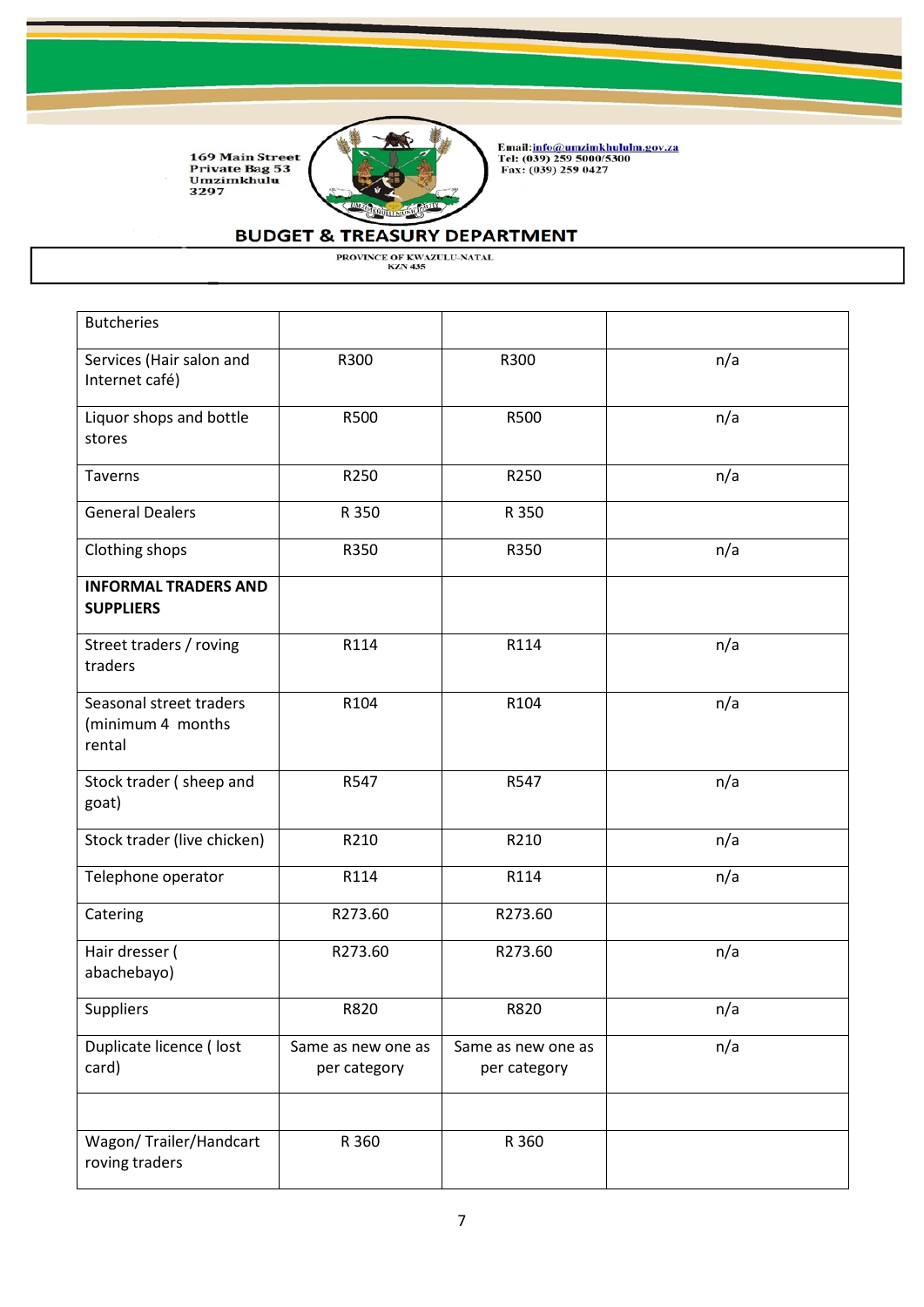

Email:<u>info@umzimkhululm.gov.za</u><br>Tel: (039) 259 5000/5300<br>Fax: (039) 259 0427

# **BUDGET & TREASURY DEPARTMENT**

| Van / bakkie traders                   | R 480                | R 480                |  |
|----------------------------------------|----------------------|----------------------|--|
| Reitvlei taxi rank stores              | R 342                | R 342                |  |
| Reitvlei taxi rank tables              | R 114                | R 114                |  |
|                                        |                      |                      |  |
| <b>RENTAL SQUARE</b><br><b>METETRS</b> |                      |                      |  |
| Transindo per square                   | R20 per square       | R20 per square       |  |
| meter                                  | meter                | meter                |  |
|                                        |                      |                      |  |
| Rental office per square               | R 25 per square      | R 25 per square      |  |
| (Co-Orps)<br>meter                     | meter                | meter                |  |
| Rental per square meter                | R 48.00 per square   | R 48.00 per square   |  |
| (Residential property)                 | meter                | meter                |  |
|                                        |                      |                      |  |
| Rental office per square               | R 64.00 per square   | R 64.00 per square   |  |
| meter                                  | meter                | meter                |  |
| Commercial)                            |                      |                      |  |
|                                        |                      |                      |  |
| Rental of park home per                | R 53.00 per square   | R 53.00 per square   |  |
| square meter                           | meter                | meter                |  |
|                                        |                      |                      |  |
| Land rental per square                 | R 17.00 per square   | R 17.00 per square   |  |
| meter                                  | meter                | meter                |  |
| Commercial)                            |                      |                      |  |
| Land rental per square                 | R 10.00 per square   | R 10.00 per square   |  |
| (Co-Orps)<br>meter                     | meter                | meter                |  |
|                                        |                      |                      |  |
| Land rental per hectare                | R 500.00 per hectare | R 500.00 per hectare |  |
| (Co-Orps)                              |                      |                      |  |
| Rental at Fire Service                 |                      | R 500.00 per person  |  |
| House                                  |                      |                      |  |
|                                        |                      |                      |  |
| Parking of plant Per item              | R 195 per item       | R 195 per item       |  |
| <b>FEE STRUCTURE</b>                   |                      |                      |  |
| <b>OUTDOOR ADVERTISING</b>             |                      |                      |  |
|                                        |                      |                      |  |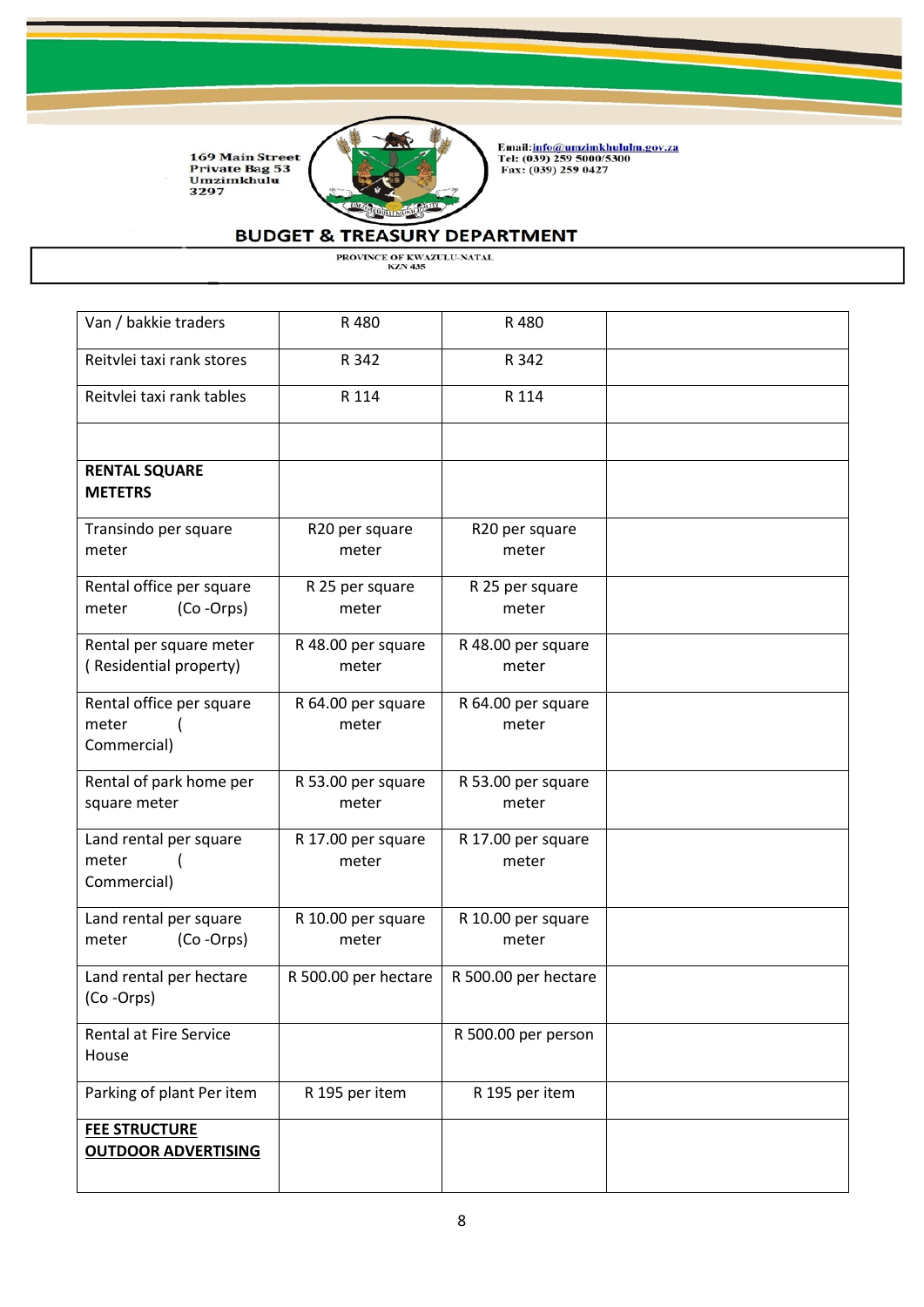

Email:<u>info@umzimkhululm.gov.za</u><br>Tel: (039) 259 5000/5300<br>Fax: (039) 259 0427

# **BUDGET & TREASURY DEPARTMENT**

| Application fee-standard                                        | R 250         | R 250         |  |
|-----------------------------------------------------------------|---------------|---------------|--|
| Application fee - Billboard                                     | R 1 000.00    | R 1 000.00    |  |
| Application fee - Mobile<br>signs permit                        | R250          | R250          |  |
| Application fee - For sale<br>signs permit                      | R 1 000.00 pa | R 1 000.00 pa |  |
| Application fee - On show<br>signs permit                       | R 1 000.00 pa | R 1 000.00 pa |  |
| <b>ANNUAL FEES</b>                                              |               |               |  |
| Annual fee - Billboard (<br>Council property - per<br>signface) | R 4 500       | R 4 500       |  |
| Annual fee billboard (<br>private property - per<br>signface)   | R 2 100       | R 2 100       |  |
|                                                                 |               |               |  |
| Annual fee - Directional<br>sign (per signface)                 | R 550         | R 550         |  |
| Annual fee - Illuminated<br>street name signs (per<br>signface) | R 1 219.73    | R 1 219.73    |  |
| Annual fee - litter bins                                        | R 350         | R 350         |  |
| Annual fee - Permanent<br>street pole poster                    | R 350         | R 350         |  |
| Annual fee - Pole signs                                         | R 350         | R 350         |  |
| Annual fee - Seating<br>bench                                   | R 550         | R 550         |  |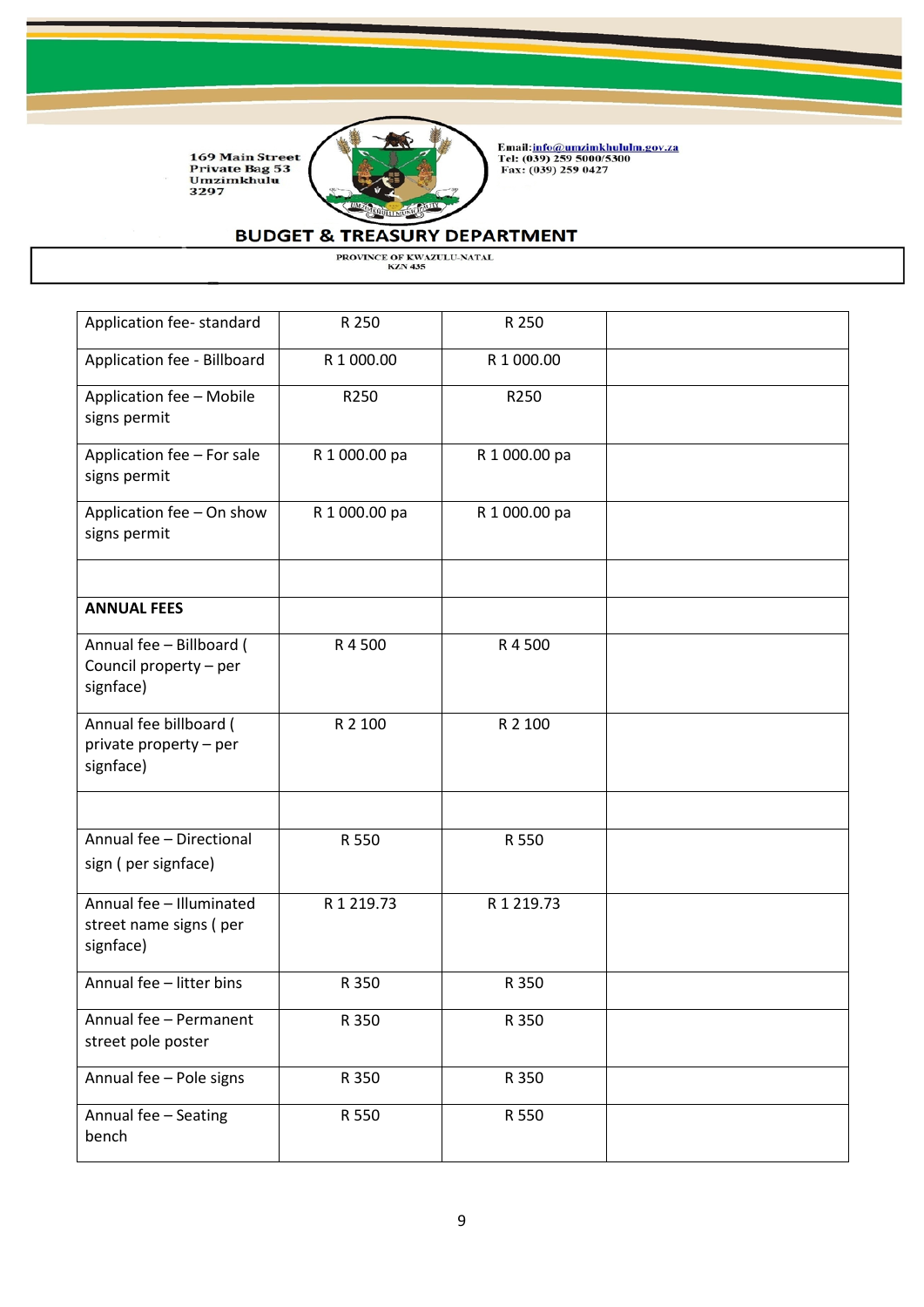

Email:<u>info@umzimkhululm.gov.za</u><br>Tel: (039) 259 5000/5300<br>Fax: (039) 259 0427

### **BUDGET & TREASURY DEPARTMENT**

| Annual fee - Encroaching<br>sign              | R 550  | R 550                 |  |
|-----------------------------------------------|--------|-----------------------|--|
|                                               |        |                       |  |
|                                               |        |                       |  |
| <b>PERMIT FEES</b>                            |        |                       |  |
| Permit fee - Banner                           | R 350  | R 100 per day         |  |
| Permit fee - mobile signs                     | R 1200 | R 1200                |  |
| Permit fee - Poster (no-                      | R 500  | R 500                 |  |
| commercial per poster<br>maximum 100 posters) |        |                       |  |
|                                               |        |                       |  |
| Permit fee - Poster (no-                      | R 1000 | R 1000                |  |
| commercial per poster                         |        |                       |  |
| maximum 100 posters)                          |        |                       |  |
|                                               |        |                       |  |
| <b>DEPOSITS</b>                               |        |                       |  |
| Deposit - Banner                              | R 500  | R 250 per application |  |
| Deposit - For sale permit                     | R 1000 | R 250                 |  |
| Deposit - Mobile signs                        | R 1000 | R 250                 |  |
| Deposit - On show permit                      | R 1000 | R 250                 |  |
| Deposit - Poster                              | R 1000 | R 250                 |  |
| Deposit - Election poster                     | R 5000 | R 1000                |  |
| NO VAT ON DEPOSITS                            |        |                       |  |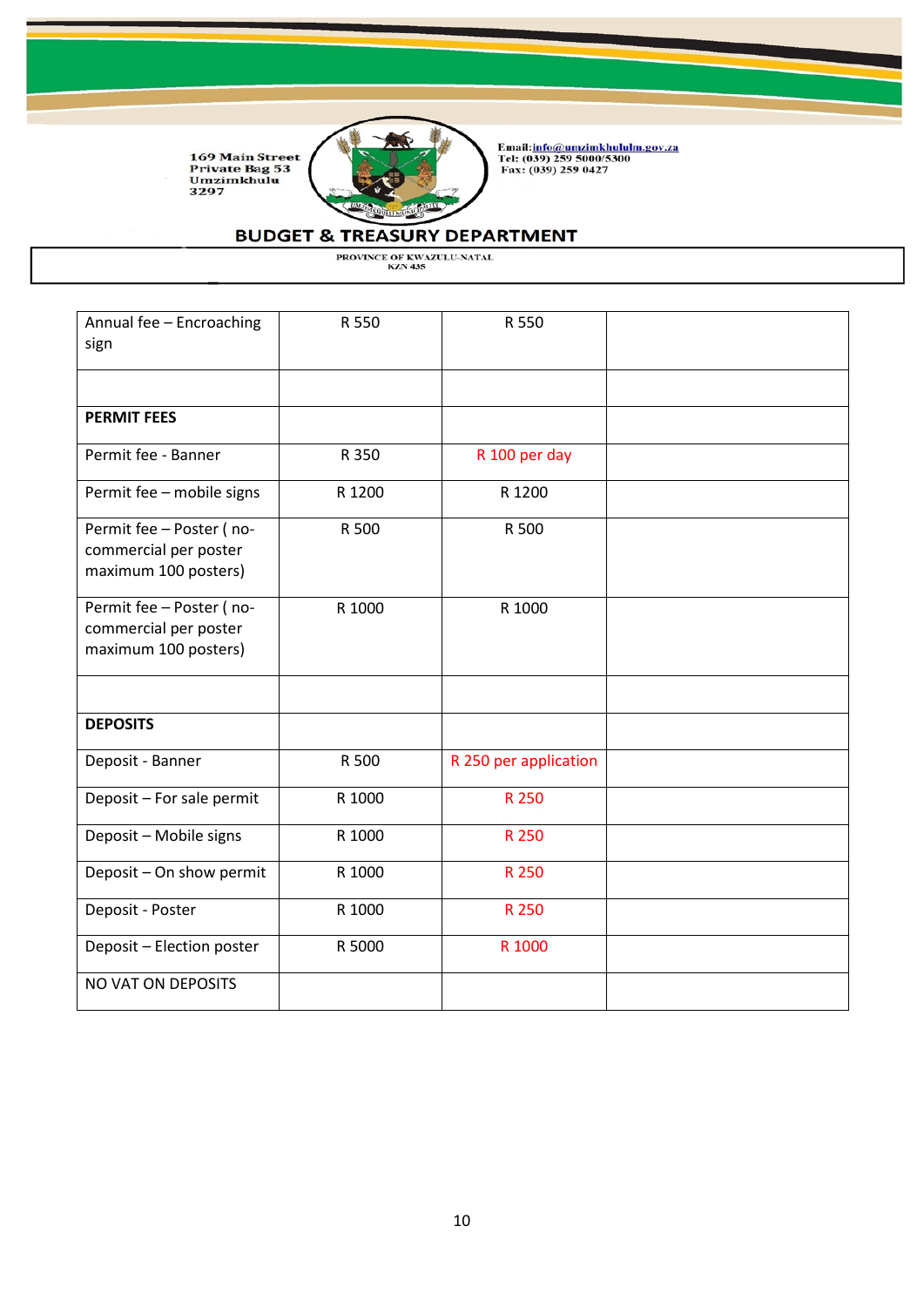

Email:<u>info@umzimkhululm.gov.za</u><br>Tel: (039) 259 5000/5300<br>Fax: (039) 259 0427

### **BUDGET & TREASURY DEPARTMENT**

PROVINCE OF KWAZULU-NATAL KZN 435

#### **BUILDING PLAN TARIFFS**

| AREA:SQUARE   | PLAN FEES: RANDS | AREA:SQUARE   | PLAN FEES: RANDS |
|---------------|------------------|---------------|------------------|
| <b>METRES</b> |                  | <b>METRES</b> |                  |
| 00-20         | 501.00           | 581-600       | 7,780.00         |
| $21-40$       | 752.00           | 601-620       | 8,031.00         |
| $41 - 60$     | 1,003.00         | 621-640       | 8,282.00         |
| 61-80         | 1,254.00         | 641-660       | 8,533.00         |
| 81-100        | 1,505.00         | 661-680       | 8;784.00         |
| 101-120       | 1,756.00         | 681-700       | 9,035.00         |
| 121-140       | 2,007.00         | 701-720       | 9,286.00         |
| $141 - 160$   | 2,258.00         | 721-740       | 9,537.00         |
| 161-180       | 2,509.00         | 741-760       | 9,788.00         |
| 181-200       | 2,760.00         | 761-780       | 10,039.00        |
| 201-220       | 3,011.00         | 781-800       | 10,290.00        |
| 221-240       | 3,262.00         | 801-820       | 10,541.00        |
| 241-260       | 3,513.00         | 821-840       | 10,792.00        |
| 261-280       | 3,764.00         | 841-860       | 11,043.00        |
| 281300        | 4,015.00         | 861-880       | 11,294.00        |
| 301-320       | 4,266.00         | 881-900       | 11,545.00        |
| 321-340       | 4,517.00         | 901-920       | 11,796.00        |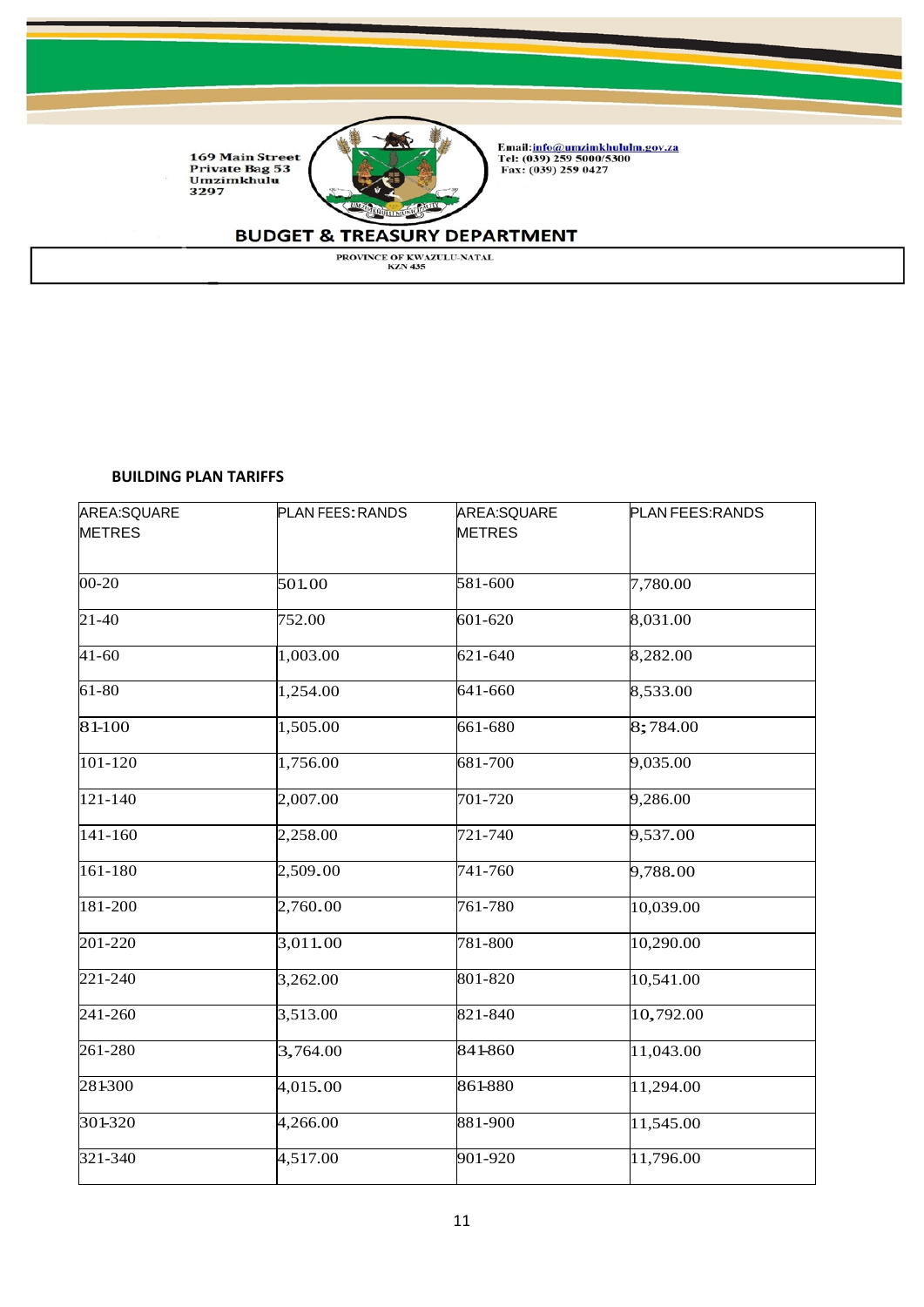

Email:<u>info@umzimkhululm.gov.za</u><br>Tel: (039) 259 5000/5300<br>Fax: (039) 259 0427

# **BUDGET & TREASURY DEPARTMENT**

PROVINCE OF KWAZULU-NATAL KZN 435

| 341-360 | 4,768.00 | 921-940   | 12,047.00 |
|---------|----------|-----------|-----------|
| 361-380 | 5,019.00 | 941-960   | 12,298.00 |
| 381-400 | 5,270.00 | 961-980   | 12,549.00 |
| 401-420 |          | 981-1000  | 12,800.00 |
| 421-440 | 5,772.00 | 1001-1020 | 13,051.00 |
| 441-460 | 6,023.00 | 1021-1040 | 13,302.00 |
| 461-480 | 6,274.00 | 1041-1060 | 13,553.00 |
| 481-500 | 6,525.00 | 1061-1080 | 13,804.00 |
| 501-520 | 6,776.00 | 1081-1100 | 14,055.00 |
| 521-540 | 7,027.00 | 1101-1120 | 14,306.00 |

### **Additional building plans**

| Built without approved building plan penalty fee                                                                                     | R 2 500.00                           |
|--------------------------------------------------------------------------------------------------------------------------------------|--------------------------------------|
| Internal renovation Inspection fees, Sub-Structure,<br>Super structure, Roof completion and Compliance<br>Certificates.              | R 450.00 per stages                  |
| <b>Swimming Pool</b>                                                                                                                 | R 550.00                             |
| <b>Boundary Walls</b>                                                                                                                | R 550.00 per Building plan submitted |
| Penalty per day, of ignorance of contravention notice,<br>this will be changed on for a period of not more than 7<br>days to comply. | R 100.00 Per day                     |
| Cancellation of building plan prior to Approval                                                                                      | Deduct 25%                           |
| Revalidation of expired plan after two years.                                                                                        | Full fee                             |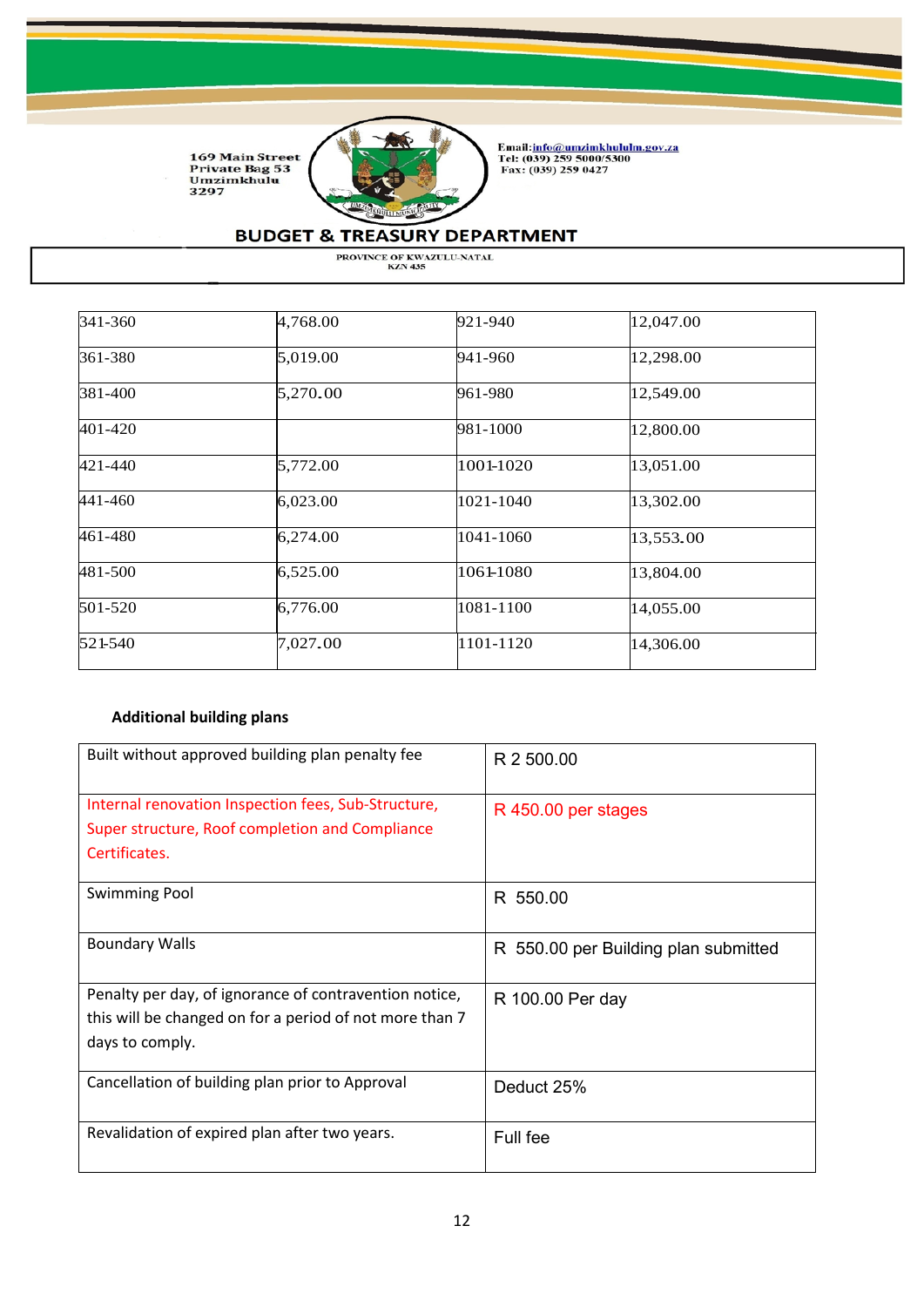

Email:<u>info@umzimkhululm.gov.za</u><br>Tel: (039) 259 5000/5300<br>Fax: (039) 259 0427

### **BUDGET & TREASURY DEPARTMENT**

PROVINCE OF KWAZULU-NATAL<br>KZN 435

Amended plan no increase in floor area 1986 1950.00

### **TARRIF STRUCTURE FOR APPLICATIONS IN TERMS OF SPATIAL PLANNING LAND USE MANAGEMENT ACT, 2013 (ACT NO. 16 OF 2013)**

| <b>APPLICATION TYPE</b>                          |                       | <b>RATE (INC. VAT)</b> |
|--------------------------------------------------|-----------------------|------------------------|
| Amendment of a scheme                            |                       | R2 500.00              |
| Consent in terms of a scheme                     |                       | R1 500.00              |
| Subdivision of land                              | 1-4 Portions          | R2 500.00              |
|                                                  | 5-30 Portions         | R4 000.00              |
|                                                  | 31 Portions or <      | R6 000.00              |
| <b>Consolidation of land</b>                     | <b>Basic</b> fee      | R2 500.00              |
|                                                  | Plus per component    | R500.00                |
| Subdivision for Government-subsidized            | <b>Basic fee</b>      | R300.00                |
| Townships for low-income housing projects        | Plus per housing unit | R30.00                 |
|                                                  |                       |                        |
| Cancellation and amendment of an                 | <b>Basic fee</b>      | R1 000.00              |
| approved layout plan                             |                       |                        |
|                                                  |                       |                        |
| Alteration, suspension / removal of              | <b>Basic fee</b>      | R1 500.00              |
| restrictive conditions of title or conditions of |                       |                        |
| establishment                                    |                       |                        |
| Closure of municipal roads/open spaces           | <b>Basic fee</b>      | R1 500.00              |
| <b>Special Consent</b>                           | Relaxation of         | R 800.00               |
|                                                  | building lines        |                        |
|                                                  | All other consents as | R 1500.00              |
|                                                  | indicated in Town     |                        |
|                                                  | planning Scheme       |                        |
| Development outside urban scheme                 | Residential           |                        |
|                                                  | 1-4 Units             | R500.00                |
|                                                  | 5-30 Units            | R750.00                |
|                                                  | 31 Units or <         | R1 000.00              |
| Development outside urban scheme (Cont.)         | Non Residential       | R 3500.00              |
| <b>Other Fees</b>                                |                       | As per Court Order     |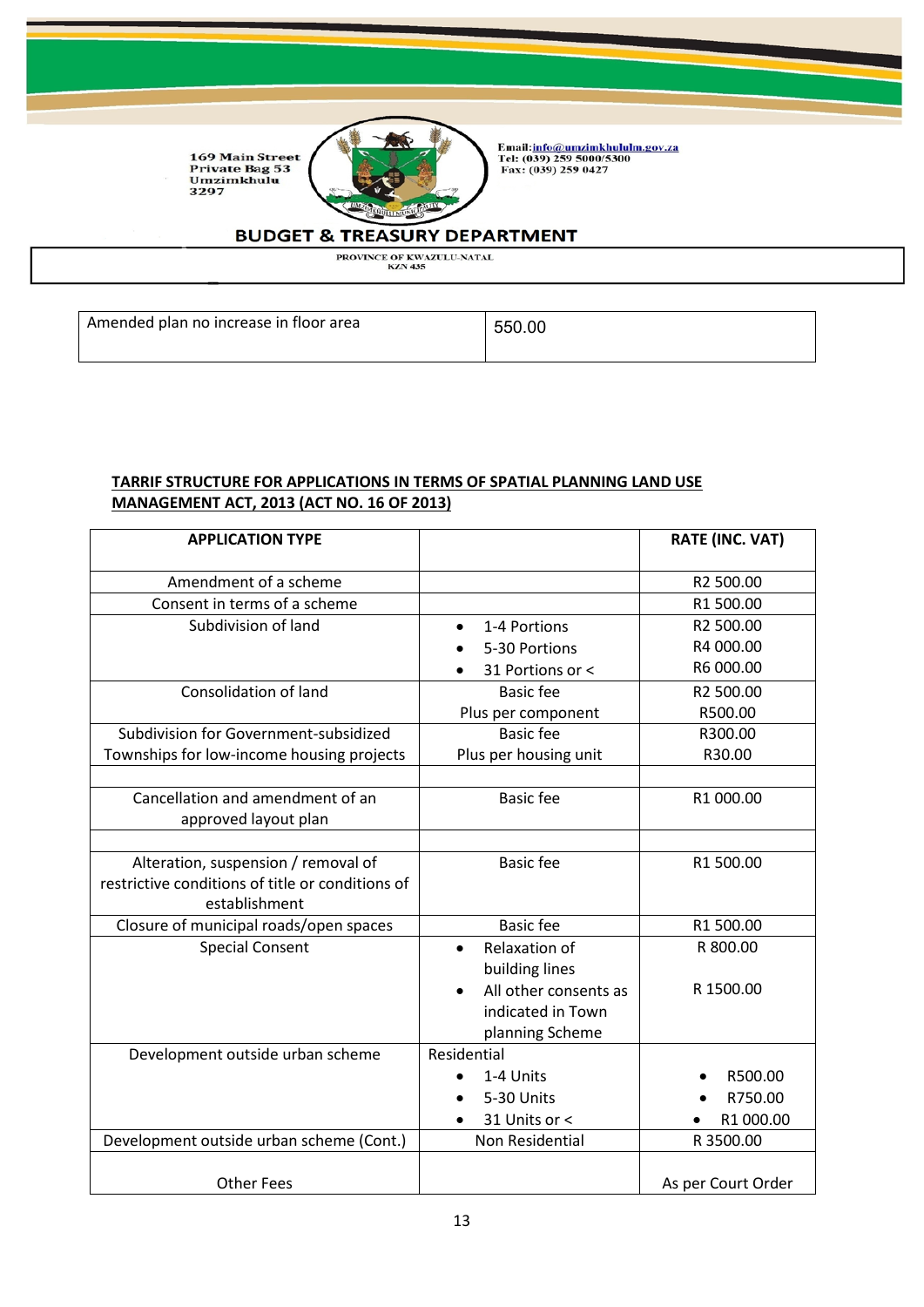

Email:<u>info@umzimkhululm.gov.za</u><br>Tel: (039) 259 5000/5300<br>Fax: (039) 259 0427

# **BUDGET & TREASURY DEPARTMENT**

PROVINCE OF KWAZULU-NATAL<br>KZN 435

|                           | Fines as per section<br>$\bullet$<br>75 and 89 of the PDA<br>(Chapter 8:<br>Enforcement and<br>Part 5 : General<br>Provisions)<br><b>Additional penalties</b><br>in accordance with<br>section 76 :<br><b>Additional Penalties</b><br>Section 89 Civil | As per Court Order<br>10-100% of value of<br>illegal building<br>construction on etc. |
|---------------------------|--------------------------------------------------------------------------------------------------------------------------------------------------------------------------------------------------------------------------------------------------------|---------------------------------------------------------------------------------------|
|                           | <b>Penalties</b>                                                                                                                                                                                                                                       |                                                                                       |
| <b>Zoning Certificate</b> | Basic fee                                                                                                                                                                                                                                              | R45.00                                                                                |
| Copies of documents       | A4                                                                                                                                                                                                                                                     | R5.00                                                                                 |
|                           | A <sub>3</sub>                                                                                                                                                                                                                                         | R5.00                                                                                 |

**Advertisement**: All advertisement costs will be done at the applicant's cost upon confirmation of the application being complete and the 14 day acknowledgement period has lapsed. The Strategic Planning Department will supply the applicant with the text of the notice to be advertised in the local newspaper, on-site and serve copies thereof to affected property owners.

#### **DESCRIPTION & INTENDED USE OF REQUESTED MAP/DATA**

| <b>Paper Size</b> | <b>Paper Type</b>           | Cost  |
|-------------------|-----------------------------|-------|
| A0                | Plain Paper-Full Colour Map | R 120 |
| A1                | Plain Paper-Full Colour Map | R 90  |
| A2                | Plain Paper-Full Colour Map | R 70  |
| A <sub>3</sub>    | Plain Paper-Full Colour Map | R 40  |
| A4                | Plain Paper-Full Colour Map | R 20  |
|                   |                             |       |
| A <sub>0</sub>    | Plain Paper-Line Map        | R 70  |
| A1                | Plain Paper-Line Map        | R 60  |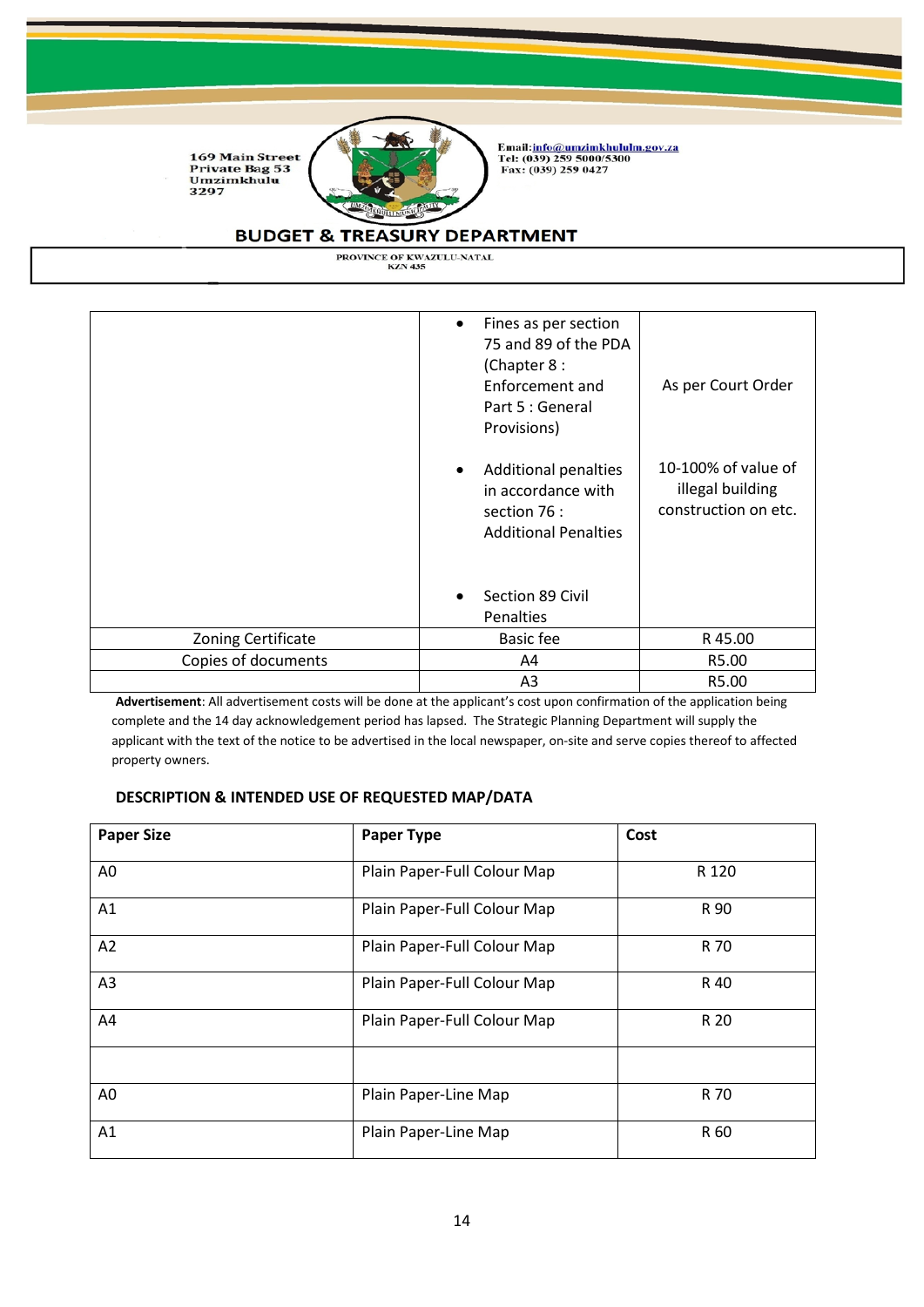

Email:<u>info@umzimkhululm.gov.za</u><br>Tel: (039) 259 5000/5300<br>Fax: (039) 259 0427

# **BUDGET & TREASURY DEPARTMENT**

PROVINCE OF KWAZULU-NATAL KZN 435

| A2                   | Plain Paper-Line Map | R 50 |
|----------------------|----------------------|------|
| A <sub>3</sub>       | Plain Paper-Line Map | R 30 |
| A4                   | Plain Paper-Line Map | R 15 |
|                      |                      |      |
| <b>SCANNING</b>      |                      |      |
| A <sub>0</sub>       |                      | R 70 |
| A1                   |                      | R 60 |
| A2                   |                      | R 50 |
| A3                   |                      | R 40 |
| A4                   |                      | R 30 |
| <b>Digital Media</b> |                      |      |
| DATA CD              |                      | R30  |

#### **FIRE BRIDGE TARIFFS**

| <b>Description</b>                                                                                 | Cost                 |  |
|----------------------------------------------------------------------------------------------------|----------------------|--|
| Call out and first hour or part thereof                                                            | R <sub>1043.00</sub> |  |
| Each hour or part thereof in excess of the first hour                                              | R521.00              |  |
| For each kilometre travelled by any Council motor                                                  | R 11.00              |  |
| vehicle to and from or in connection with the fire                                                 |                      |  |
| Council retains the right to impose any other charges not specifically mentioned in these tariffs. |                      |  |
| <b>Surcharges</b>                                                                                  |                      |  |
| The following surcharges based on the tariff of charges shall be applicable :                      |                      |  |